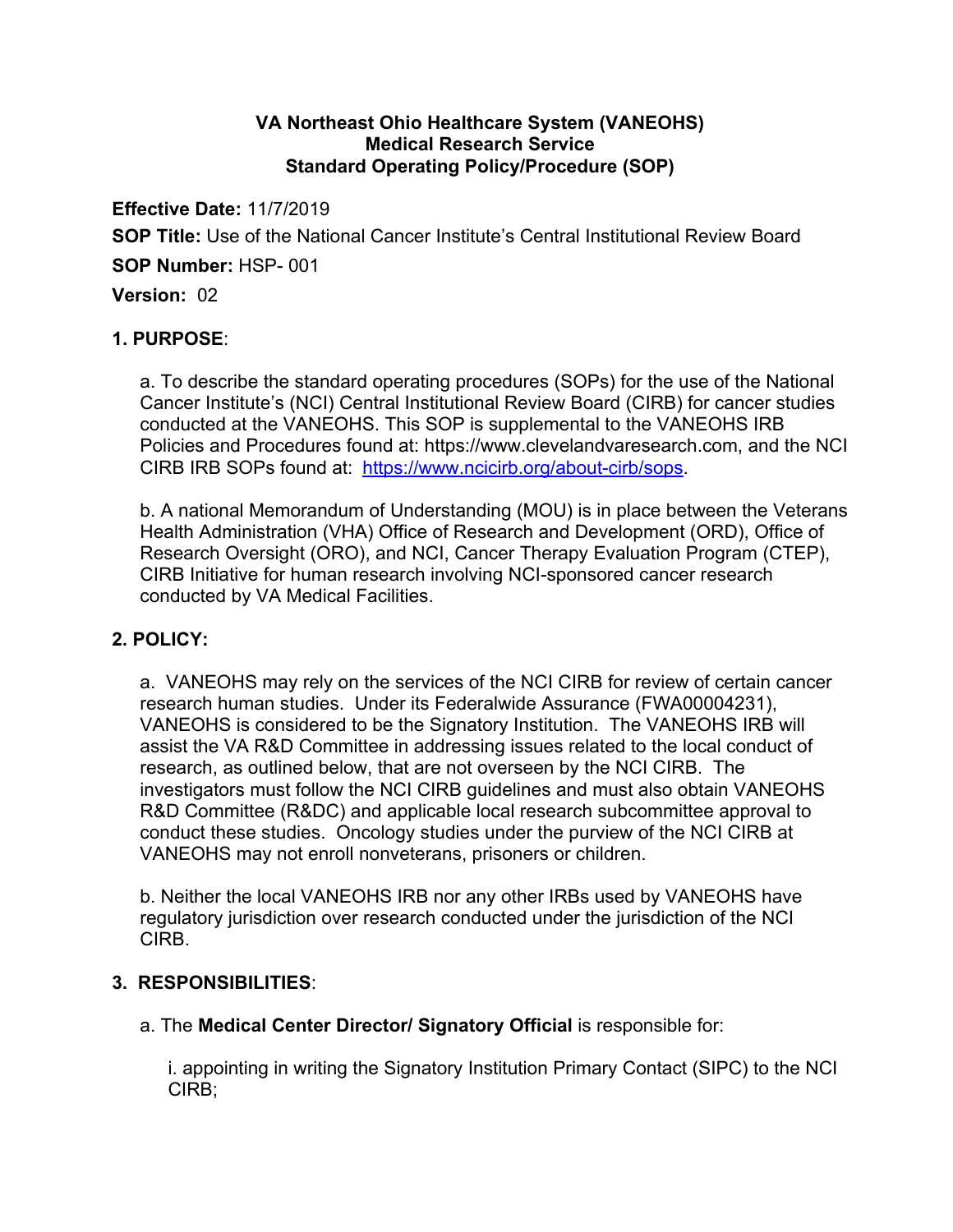ii. reporting unanticipated problems, serious and/or continuing noncompliance, local deaths and other serious adverse events, termination or suspension of research, and privacy or information security incidents related to VA research, and other events originating at VANEOHS as required by VHA Handbook 1058.01 to the Office of Research Oversight (ORO) and external federal agencies or oversight bodies;

iii. updating and signing the FWA and VA Addendum; and

iv. signing the Authorization Agreement/Division of Responsibilities between the VAMC and the NCI CIRB. Copies of the initial signed agreement will be sent to the VHA Office of Research Oversight (ORO).

#### b. The **ACOS/R&D** is responsible for:

i. In addition to the responsibilities outlined in the VANEOHS R&DC Medical Center Policy, the ACOS/R reviews the proposed application, and determines on behalf of the R&DC whether a study under purview of NCI CIRB should be conducted at VANEOHS prior to submission of the application to the NCI CIRB.

#### c. The **R&D Administration Office** is responsible for:

i. ensuring NCI CIRB requirements for enrollment of the Institution and submission of local context forms are met. Completing and submitting the Annual Signatory Institution Worksheet About Local Context, and any other worksheets/forms required by the NCI CIRB for participation;

ii. providing boilerplate language agreed upon by the NCI CIRB and VHA that will be common to all VA research, and, with the PI, resolving concerns related to local study-specific language with the NCI CIRB;

iii. managing evaluation of financial conflict of interest;

iv. receiving correspondence on project approvals, renewals, and determinations from NCI CIRB;

v. notifying the R&DC when a VANEOHS Principal Investigator (PI) replacement is necessary;

vi. tracking and maintaining all required study related documents in the R&D protocol tracking system;

vii. If the study involves pregnant women, advising the R&DC that the proposed research meets the requirements of 45 CFR 46.204, VHA Handbook 1200.05 par 17, and the ORD guidance on the conduct of such research. The R&D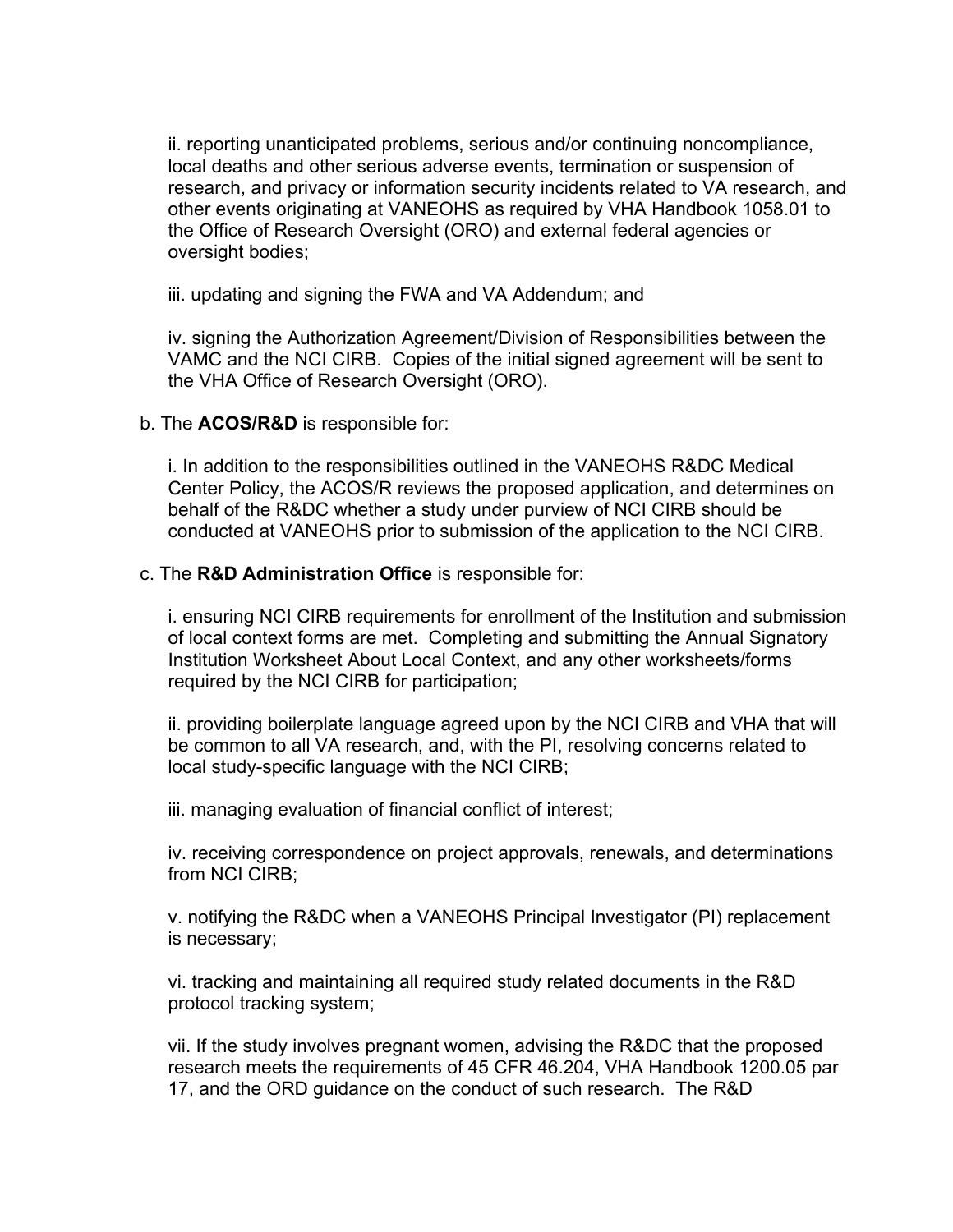Administration Office will ensure the facility Director Certification for inclusion of this vulnerable population has been completed Should a subject become pregnant while undergoing treatment in a research study, R&D Administration Office will notify the NCI CIRB for IRB review.

viii. releasing the renewed stamped study documents (informed consent and HIPAA authorization) once the continuing review approval is received from NCI CIRB;

ix. notifying the ACOS/R&D, R&DC, and Institutional Official (IO) of any determinations regarding event reports received from NCI CIRB involving VANEOHS.

#### d. The **R&D Committee** is responsible for:

i. overseeing the conduct of the research, monitoring protocol compliance, ensuring that reporting occurs to the NCI CIRB, and ensuring that reporting occurs by the responsible officials to ORO, the Office for Human Research Protections (OHRP), the Food and Drug Administration (FDA) and sponsors as required;

ii. providing a mechanism to receive and address concerns from local study subjects and others about the conduct of the research;

iii. ensuring the NCI CIRB is notified when a regulatory deficiency has been cited on an audit that occurred during the time that the NCI CIRB was responsible for study review;

iv. conducting annual review of the NCI CIRB as part of an annual quality assurance review of the Human Research Protection Program (HRPP), which may include any annual self-assessment completed by the NCI CIRB;

v. reviewing the Study-Specific Worksheet About Local Context to open a study as part of the PO/ISO/Research Office review process;

vi. investigating, managing, reporting and providing any necessary or remedial action to the NCI CIRB per their requirements of any study-specific incidents, experiences, or outcomes regarding any reportable incidents in the timeframes defined by VHA Handbook 1058.01; via the methods specified by the NCI CIRB.

vii. ensuring nonveterans, prisoners, and children are excluded from enrollment in NCI CIRB approved studies;

viii. determining if flags are needed within CPRS for study participants;

ix. ensuring the Information Security Officer (ISO) and Privacy Officer (PO) review is complete prior to study approval;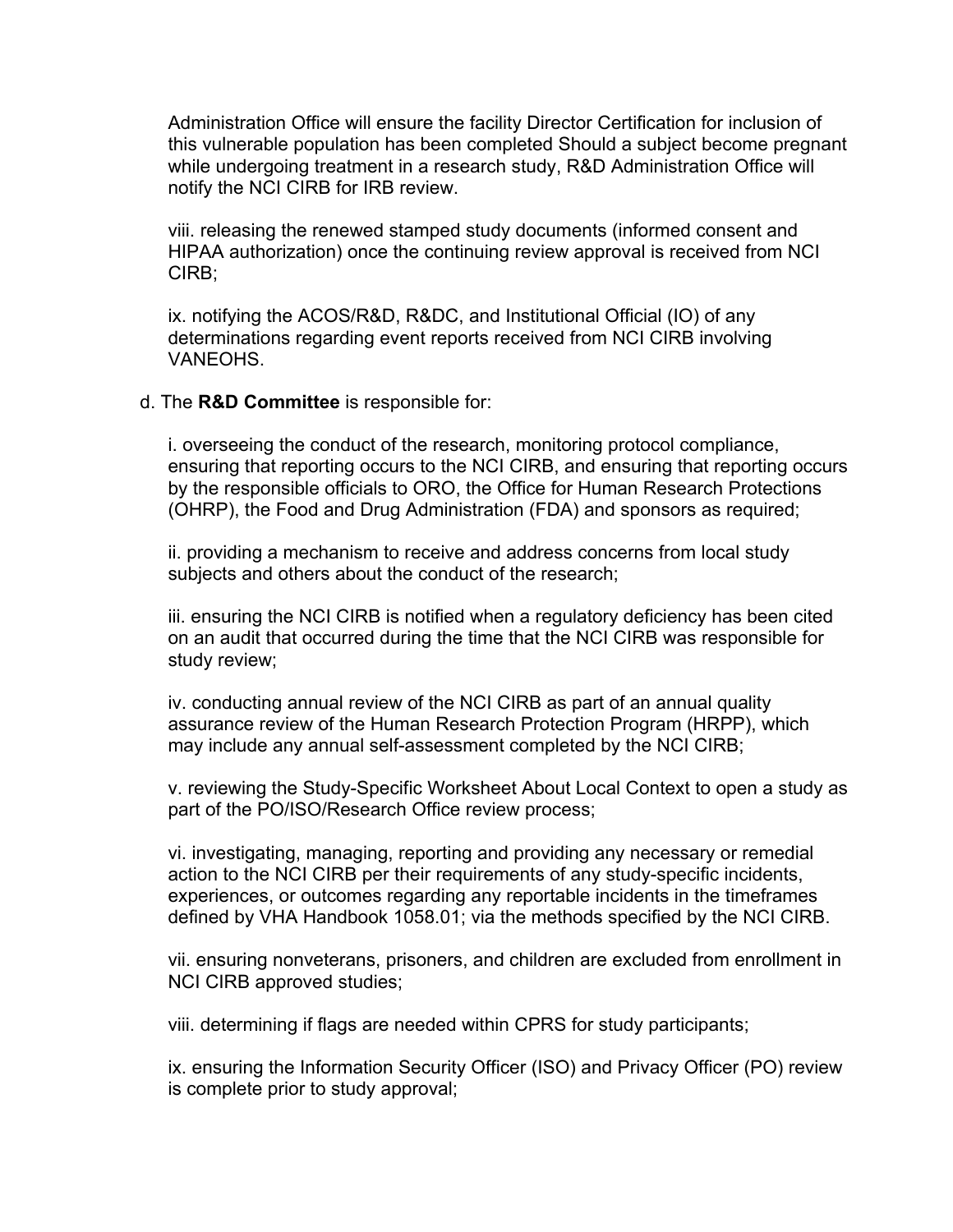x. providing final approval to the ACOS/R&D for all initial reviews; and

xi. acknowledging notification of NCI CIRB study closures, reviews of serious adverse events, unanticipated problems and any other items requiring R&DC oversight of the remediation or resolution of the item.

xii. identifying a designee to acknowlede PI and staff changes before they are sent to NCI CIRB to ensure the individuals are qualified.

#### e. The **VANEOHS IRB** is responsible for:

i. Assisting the R&DC with oversight of institutional requirements that are not overseen by the NCI CIRB;

ii. reviewing and approving requests for waivers of Health Insurance Portability and Accountability Act (HIPAA) authorization needed for subject recruitment and ensure that the investigator has made the correct determination about whether a HIPAA Authorization or a Waiver of Authorization is required.

### f. The **PI** is responsible for:

i. completing and submitting the Annual Investigator Worksheet about Local Context, the Study-specific Worksheet about Local Context, the Proposed Project Questionnaire (PPQ), and any other relevant documents, to the VANEOHS R&D Administration Office;

ii. incorporating VA-approved specific language into the NCI CIRB-approved model consent form to create the consent form to use for a specific study; Where VA-required language may conflict with IRB approved language, the PI and/or study team member providing the informed consent process must explain any conflicts.

iii. developing a recruitment plan, which includes, when applicable, a waiver of HIPAA authorization for screening/recruitment approved by the VANEOHS IRB;

iv. maintaining a regulatory documents file for each study under NCI CIRB purview;

v. providing timely notification of NCI CIRB approval of staff changes to the VANEOHS SIPC whenever a VANEOHS Principal Investigator is replaced, or study personnel are added or removed

vi. maintaining compliance with state, local, or institutional requirements related to the protection of human subjects;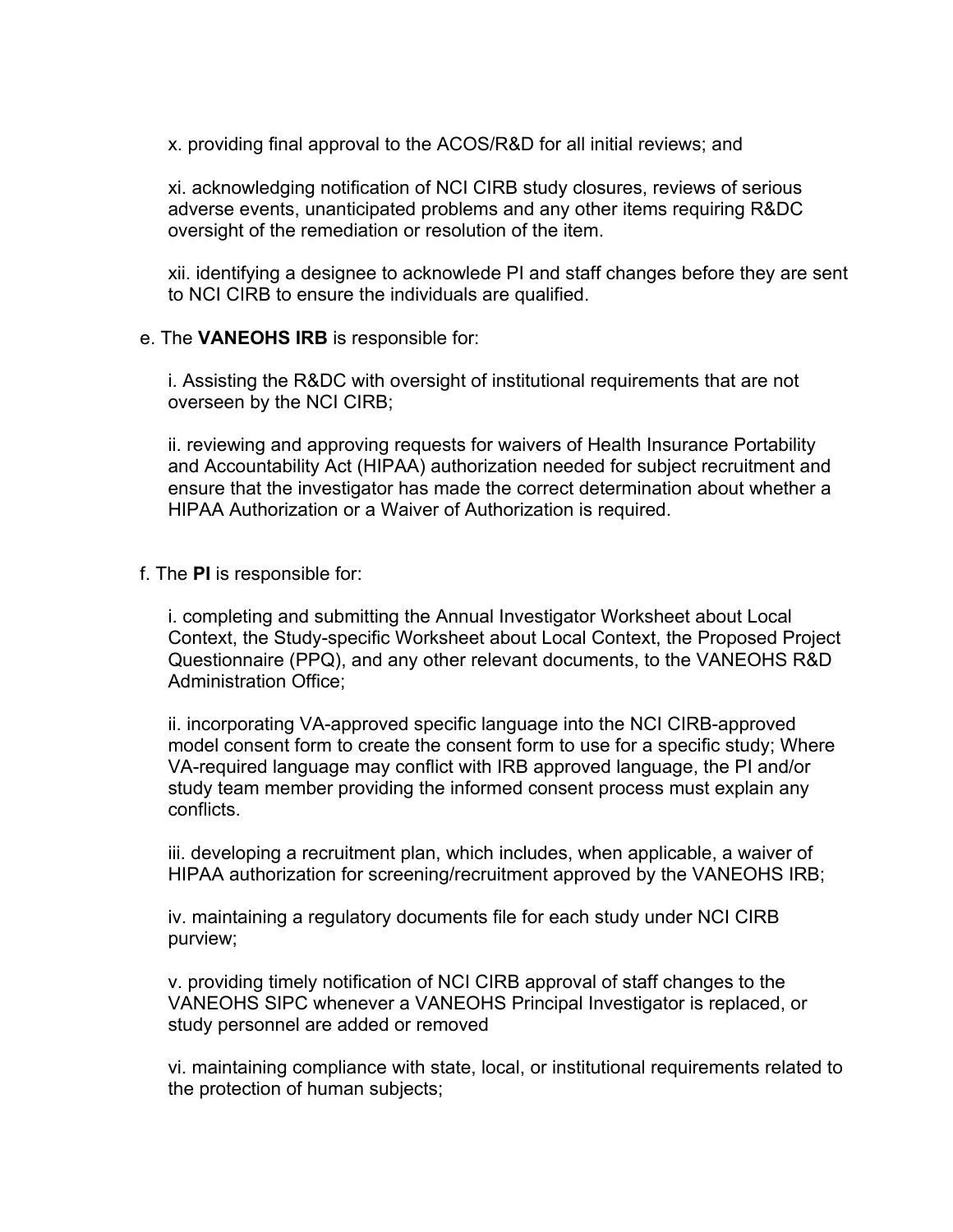vii. notifying the VANEOHS SIPC if a subject becomes incarcerated or pregnant during participation in a study;

viii. developing a study-appropriate plan for determining (and, as applicable, monitoring) decisional capacity;

ix. forwarding all applicable continuing review and any other event review materials to the VANEOHS SIPC once uploaded by NCI CIRB;

x. reporting to the NCI CIRB all reportable events and/or incidents as defined and required by VHA Handbook 1058.01;

xi. reporting to the VANEOHS R&DC or SIPC any reportable incidents as defined by VHA Handbook 1058.01; and

xii. proposing/preparing a management/remediation plan, with advice from the ACOS/R&D if necessary, for local unanticipated problems and serious or continuing noncompliance for R&DC review.

g. The **VANEOHS** Signatory Institution Primary Contact (SIPC) is responsible for:

i. acting as the institutional designee to receive all NCI CIRB notifications that are communicated to VANEOHS researchers;

ii. maintaining VANEOHS NCI CIRB study files;

iii. administrative review of initial and ongoing qualifications of investigators and research staff;

iv. as needed forwarding appropriate study documents to VANEOHS IRB for review and approval;

v. assuring studies are reviewed as necessary by the PO and ISO and documenting the results of those reviews;

vi. processing study personnel changes;

vii. submitting initial and continuing review approvals to the VANEOHS R&DC;

viii. sending lapse notices to the PI following notification from the NCI CIRB of the lapse;

ix. processing requests for study closure;

x. responding to requests for consultation, (i.e. questions regarding IRB policies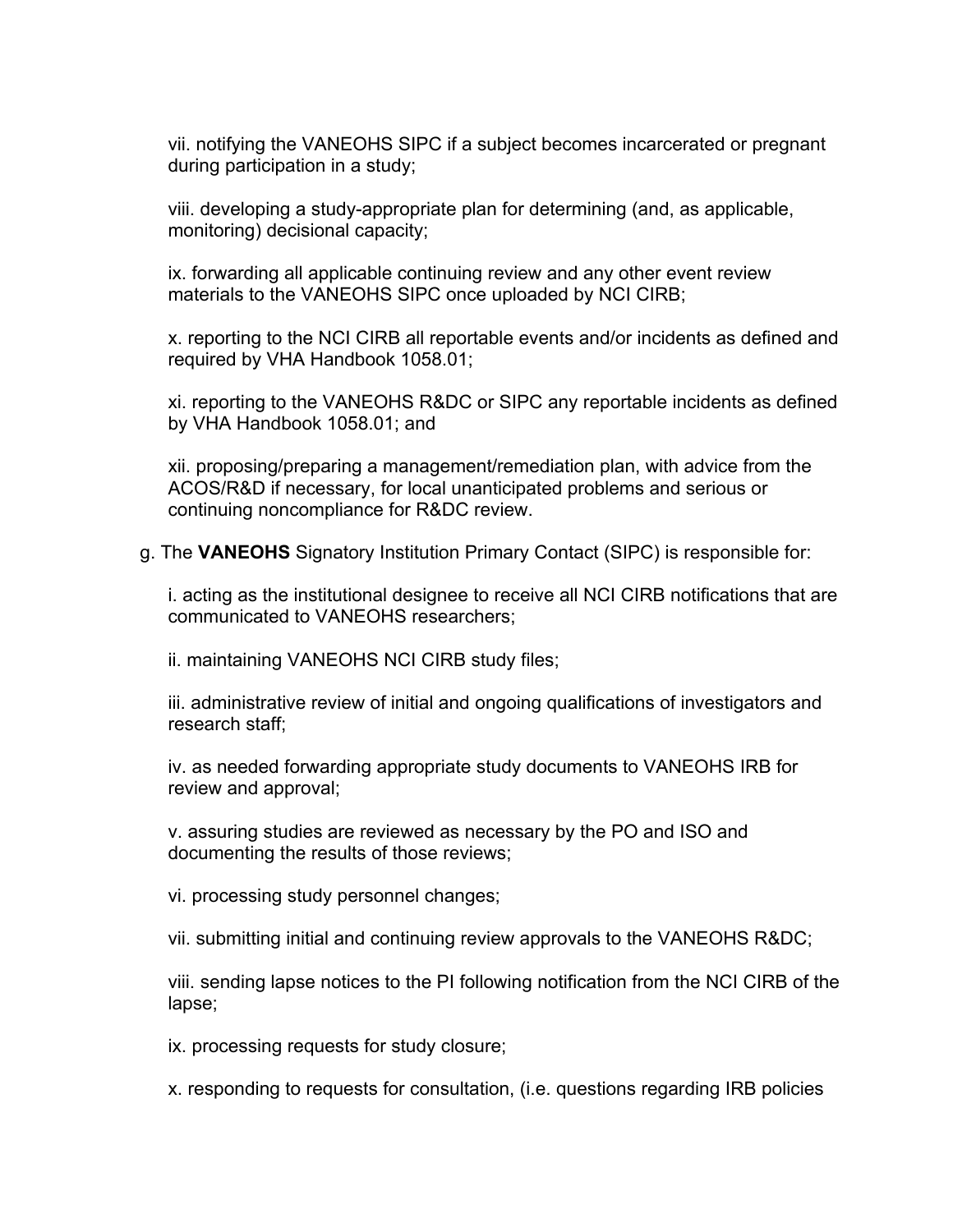and procedures, etc.) from investigators, research staff, clinicians, etc., IRB members and/or Chairs;

xi. submitting NCI CIRB minutes to R&DC for review and approval.

xii. receiving copies of any NCI CIRB determinations (local or remote) that must be reported by the NCI CIRB to federal regulatory agencies.

### h. The **Research Compliance Officer (RCO)** is responsible for:

i. Please refer to MCM 151-019 for details regarding RCO responsibilities.

ii. Conducts audits to ensure compliance with applicable federal, VA and local policy.

iii. Reports any study-specific incident, experience, or outcome that may rise to the level of an apparent unanticipated problem and/or apparent serious or continuing noncompliance per the requirements of VHA Handbook 1058.01.

iv. The report to the NCI CIRB is sent by the Signatory Institution Principal Investigator (PI) per VHA Handbook 1058.01 via the pathway described by the NCI CIRB SOPs.

v. Submits all audit reports to the R&D Committee. Note: According to the Authorizing Agreement, the NCI CIRB does not oversee the conduct of the study. Therefore, the audit reports with no immediate findings do not need to be sent to the NCI CIRB. Only apparent unanticipated problems and/or apparent serious or continuing noncompliance should be submitted to NCI CIRB by the PI.

### **4. PROCEDURES**

a. Prior to initiating any study, the PI must complete the Annual Investigator Worksheet About Local Context and submit it to the ACOS/R&D for review. Once the ACOS/R&D has completed the review and responded to the PI, the PI will then submit the form for review by the NCI CIRB. Following approval of the NCI CIRB, the PI may begin submitting consideration for specific research studies to the appropriate local oversight committees following VANEOHS standard new study submission process.

b. Initiating a request for VANEOHS site consideration for studies overseen by the NCI CIRB:

i. The PI will submit the Request to Review Research Proposal (RRRP), Studyspecific Worksheet about Local Context, and any other relevant documents as prompted on the RRRP, to the ACOS/R&D through the R&D Administration Office for review and consideration.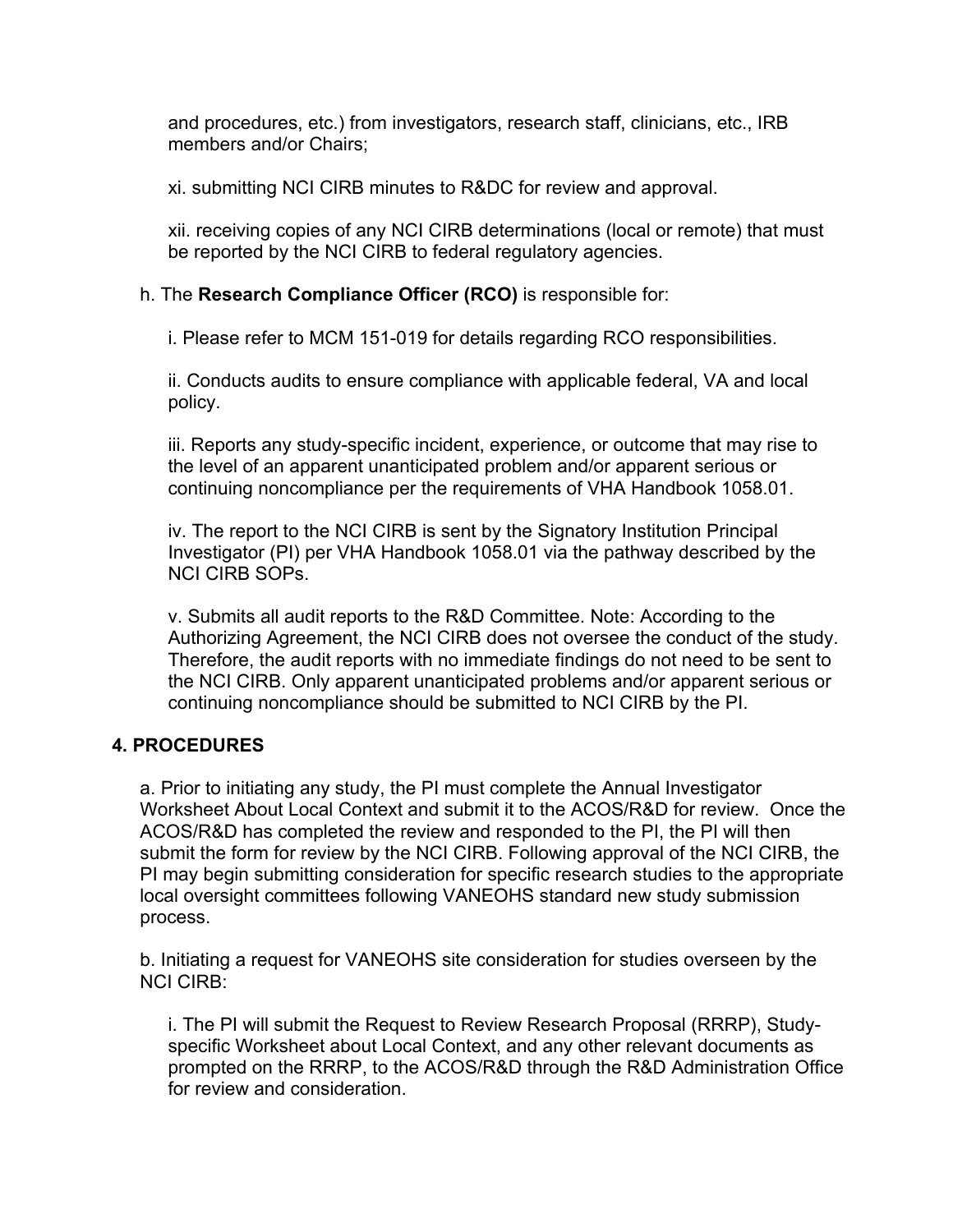ii. The ACOS/R&D will review the submission on behalf of the R&DC and determine if the study should be conducted at the VANEOHS. The ACOS/R&D will communicate the determination to the VANEOHS Liaison, who will then coordinate the submission of the package to the NCI CIRB with the PI.

iii. The PI submits the Study-Specific Worksheet About Local Context to the NCI CIRB using the local CTEP site number.

iv. If needed, the PI will contact the VANEOHS SIPC to request access to NCI CIRB Participant Area. PI will contact the VANEOHS SIPC to request guidance for modified initial submission to the NCI CIRB.

v. The PI submits required documents to the NCI CIRB for review.

vi. The PI receives the NCI IRB approval letter as well as the approved informed consent document.

vii. The PI submits appropriate study documents, including the approved informed consent and HIPAA authorization documents, to the VANEOHS SIPC, who forwards the documents to the VANEOHS IRB for review and determination on issues under their purview (to include waivers of HIPAA authorization for recruitment.

viii. The VANEOHS SIPC ensures studies are reviewed, as necessary, by the Privacy Officer (PO) and Information Security Officer (ISO), and documents the results of the reviews conducted by the PO and ISO.

listed study personnel. ix. The VANEOHS SIPC confirms completed VA credentialing and training for

x. Once all requirements have been met by applicable subcommittees, The VANEOHS SIPC will submit NCI CIRB initial review approvals to the R&DC.

xi. The R&DC reviews the study documents, including the Study-Specific Worksheet About Local Context.

xii. The VANEOHS SIPC will note in the Research protocol tracking system that the NCI CIRB is the IRB of record.

xiii. The VANEOHS SIPC will send the R&DC approval and ACOS notification letter to the PI once final approval is received from the RD&C. The PI may only initiate studies following approval by the R&DC and notification by the ACOS.

xiv. The VANEOHS SIPC submits NCI CIRB minutes to R&DC for review.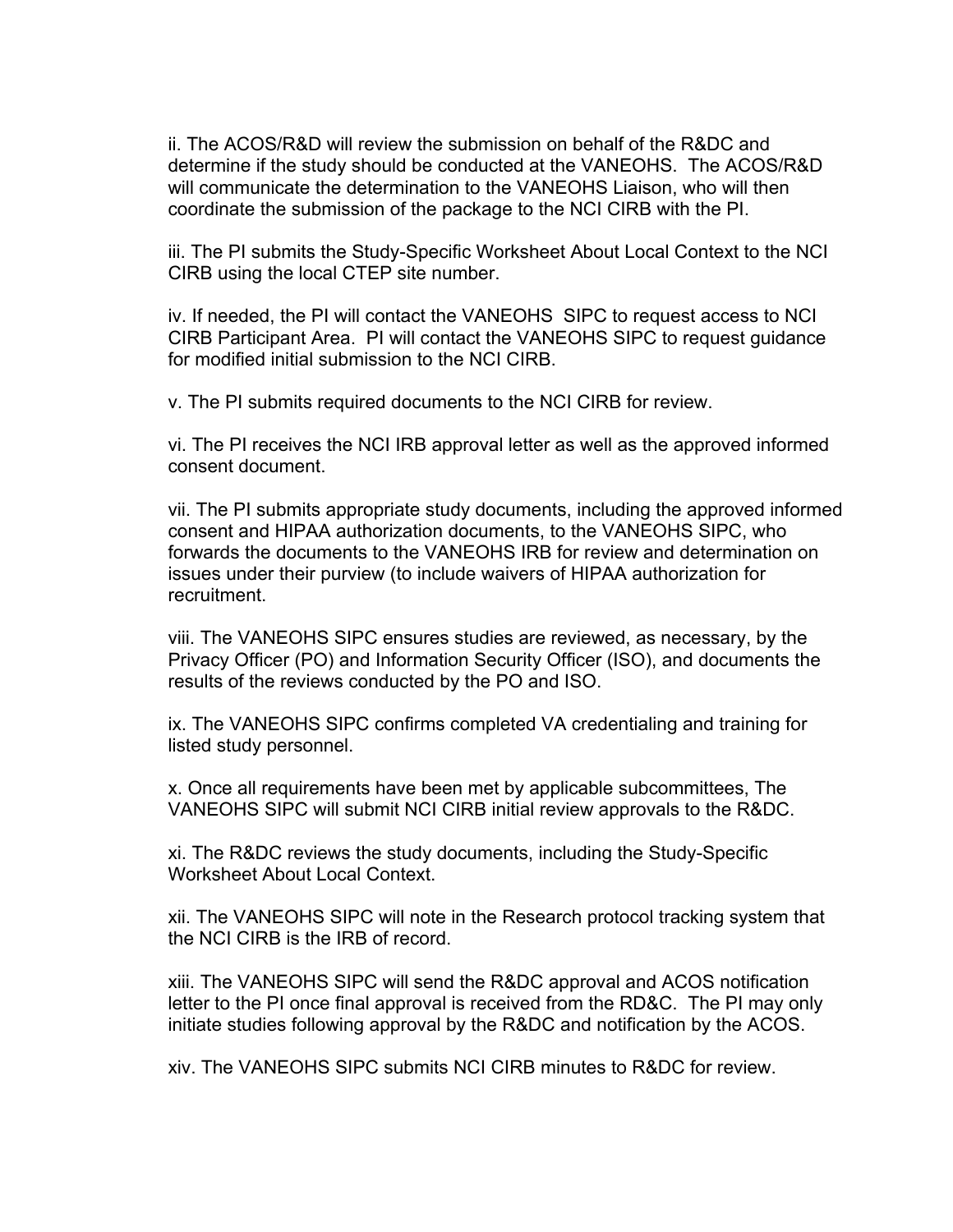### c. **Continuing review/Amendments**

i. Studies that require a modification/amendment must be submitted as outlined by the NCI CIRB SOP. After NCI CIRB approval, the amendment/modification will be communicated to the R&DC by the VANEOHS SIPC.

ii. The PI will submit all required documents to the NCI CIRB for review once prompted by the NCI CIRB.

iii. The VANEOHS SIPC processes study personnel changes and confirms completed VA credentialing prior to submitting the change to the NCI CIRB.

iv. The VANEOHS SIPC will receive NCI CIRB continuing review approvals, as well as amendment and other event approvals.

### d. **Reporting**

i. Local unanticipated problems must be reported to the NCI CIRB Operations Office within five business days of awareness.

ii. Local apparent serious or continuing noncompliance must be reported to the NCI CIRB within five business days of awareness. This may include complaints from subjects or others, protocol deviations (as defined in the NCI "SOP for Reporting Research Events and Problems") and audit findings.

iii. Local deaths are reported verbally immediately and written within two business days.

iv. Other serious adverse events, termination or suspension of research, and privacy or information security incidents related to VA research must be reported to the R&DC within five business days of awareness.

v. The VANEOHS R&DC will provide a plan to manage the incident, experience, or outcome, including measures to prevent similar occurrences when notifying the NCI CIRB of a potential unanticipated problem and/or serious or continuing noncompliance.

vi. The VANEOHS SIPC will receive copies of any NCI CIRB determinations (local or remote) that must be reported by the NCI CIRB to federal regulatory agencies.

vii. The VANEOHS SIPC will ensure the NCI CIRB is notified when a regulatory deficiency has been cited on an audit that occurred during the time that the NCI CIRB was responsible for study review;

### e. **Study Closure**